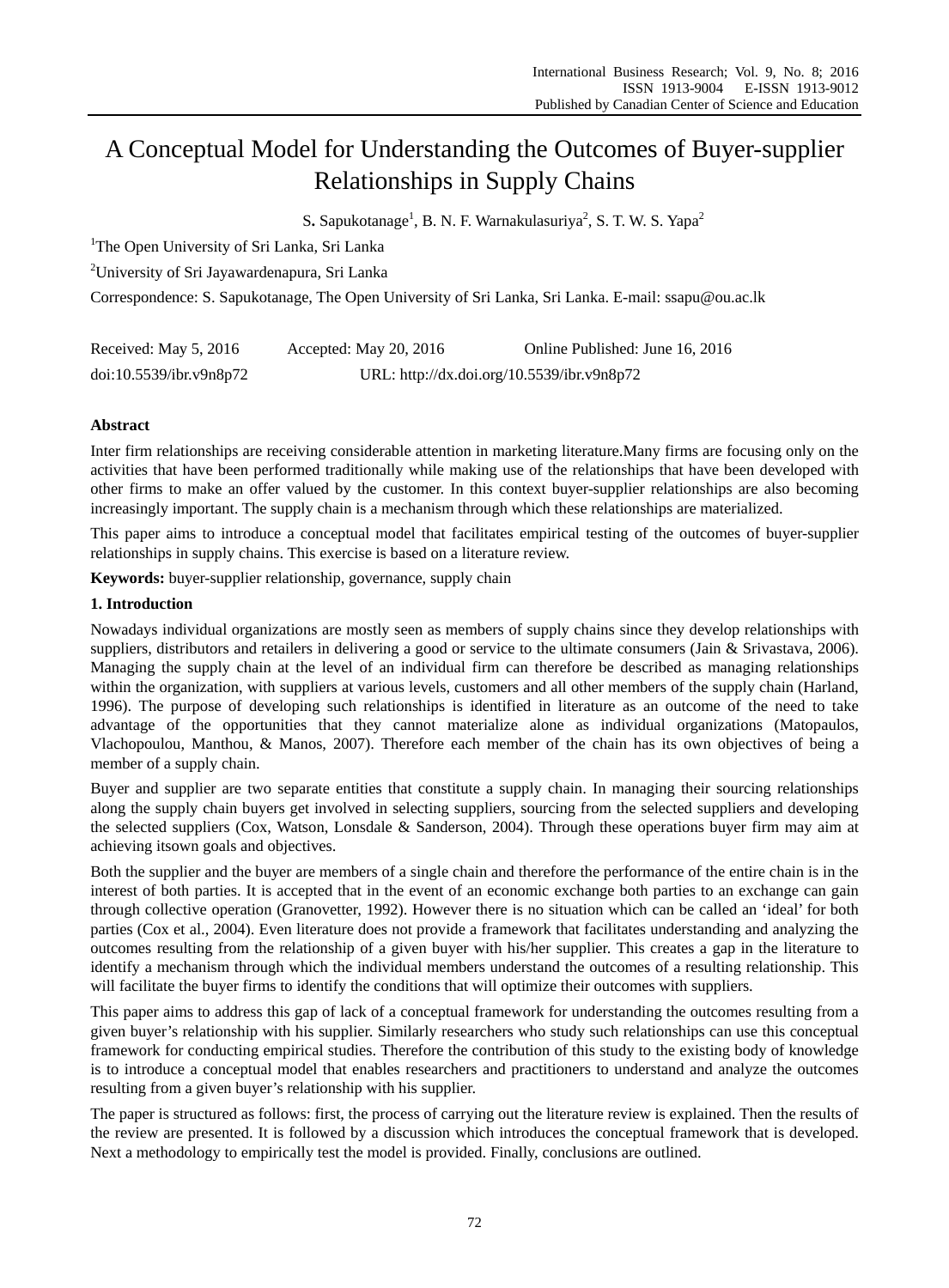# **2. Literature Review**

## *2.1 The Process of Conducting the Literature Review*

This study adopts a systematic literature review (Tranfield, Denyer & Smart, 2003) to review prior conceptual and empirical research publications on buyer-supplier relationships. In the words of Tranfield et al., (2003) undertaking a literature review provides the best possible manifestation for enlightening policy and practice in any discipline. This explanation of Tranfield et al., (2003) is justified by Irani (2014) and Delbufalo (2012). Irani's (2014) argument is that a systematic review of literature may result in aiding evidence based decision making in the future research endeavours. Delbufalo (2012) argues that a systematic literature review,

Supports in producing a sense of mutual effort, significance and directness between the research studies to inhibit unproductive recurrence of effort.

Supports in connecting potential research to the queries and issues that have been modeled by previous research studies and

Develops the approaches used to assemble and synthesise preceding pragmatic evidence.

Based on the study of Tranfield et al., (2003) and the justification provided by Irani (2014) and Delbufalo (2012) this study follows a systematic literature review consisting of three phases. They are;

Phase I – Planning the review process

Phase II- Conducting the review process and

Phase III- Reporting and Dissemination of the overall research results

2.1.1 Phase I – Planning the Review Process

The first phase of the review process is to plan the process. At this phase objectives are developed. In this study the objectives are to:

Determine the dimensions along which the extent of a buyer's relationship with a supplier can be understood.

Identify the theoretical explanations that underlie the benefits of buyer-supplier relationships.

Explore the empirical evidence available on the outcomes of buyer-supplier relationships in supply chains and

Understand what conditions are suggested in literature as those conducive for positive outcomes in buyer-supplier relationships.

Once the objectives are defined a research protocol for the review is developed. The research protocol involves identifying the domain and suitability conditions for the review. As this literature review focuses on exploring the outcomes of buyer-supplier relationships and understanding the conditions suggested in literature as those conducive for positive outcomes in buyer-supplier relationships, it is necessary to consider both conceptual and empirical domains for this research study. The suitability conditions determined in this study are;

Condition 1: The review was conducted by searching the Jestor, Emerald, and Wiley online databases

Condition 2: Only published peer reviewed journal articles were considered by selecting "Article" option from the Document Type option. Other document types such as trade publications, books, conference proceedings etc. were omitted.

Condition 3: Only those articles that were published between year 1990 and 2014 were selected.

Condition 4: Articles selected were published in English

Condition5: Article's acceptability was confirmed by selecting the articles that contained "buyer- supplier relationships in supply chains" as key phrase throughout the paper.

Condition 6: Final substantive applicability was confirmed by reading the remaining article with regard to their alignment with the objectives of the literature review.

2.1.2 Phase II- Conducting the Review Process

The second phase of the systematic literature review suggested by Tranfield et al., (2003) is the conduct of the review process. In this study the review process was conducted incorporating the suggestions of both Tranfield et al., (2003) and Delbufalo (2012).This process involved searching the Jestor, Emerald, and Wiley online databases for suitable articles and the same was carried out in three stages.

Stage I: Key words were entered into the database. The key words were, 'buyer-supplier relationships' and 'supply chain'. This process resulted in 19557 publications in Jestor,. 13133 publications in Emerald and 1186 publications in Wiley online.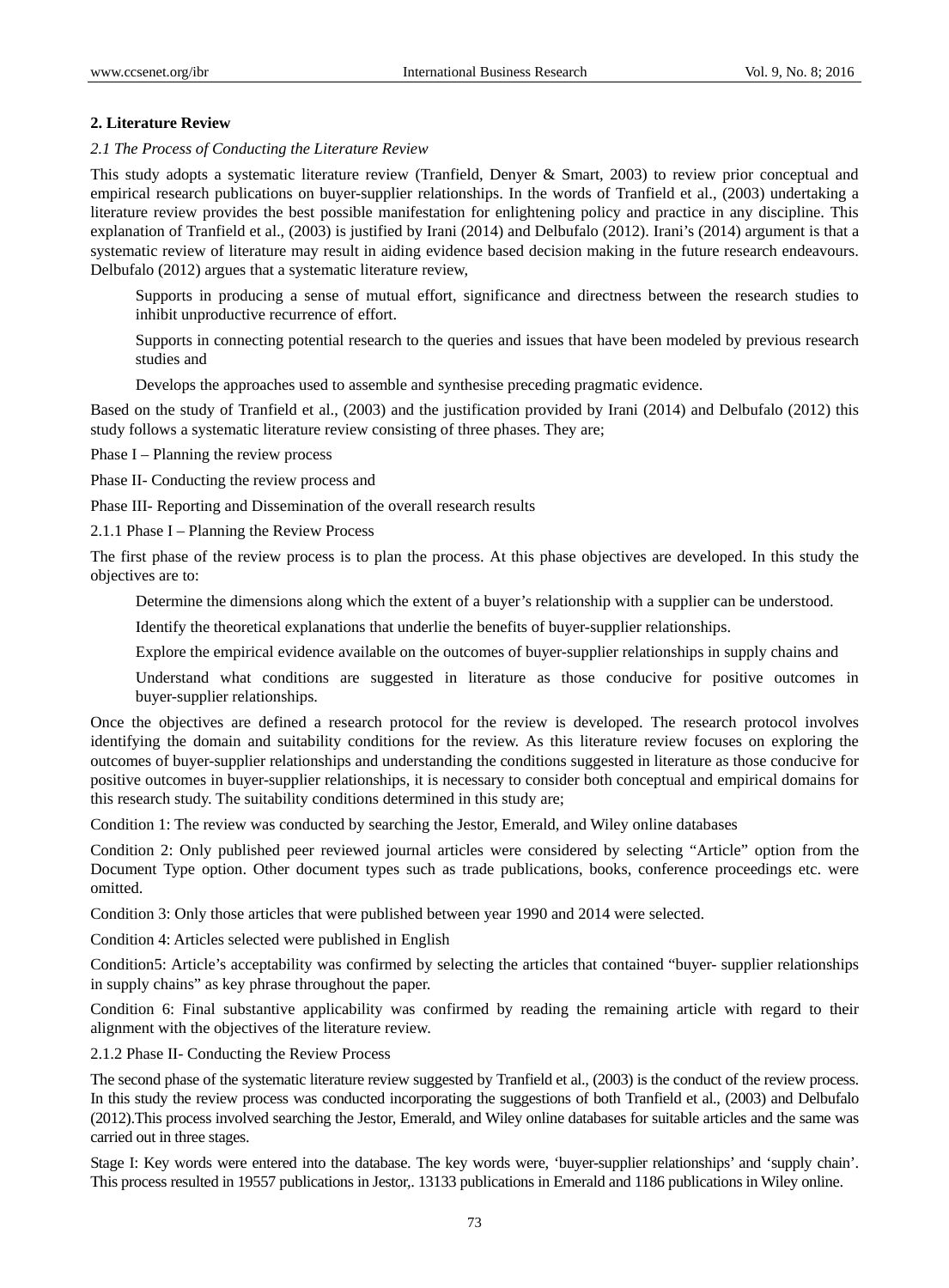Stage II: A title and abstract analysis was thereafter conducted on the extracted articles and 21 articles were selected for further consideration (see Appendix A).

Stage III: The selected articles were further scanned to search for conceptual and empirical studies through the criteria highlighted under the protocol.

2.1.3 Phase III- Reporting and Dissemination of the Overall Research Results

The objectives of the literature review were developed keeping in mind the objectives of the main study. Accordingly there were four main objectives identified in the planning stage of the literature review. They are to determine the dimensions along which a buyer – supplier relationship can be developed, identify the theoretical explanations that underlie buyer-supplier relationships, explore the empirical evidence available on the outcomes of buyer-supplier relationships in supply chains and to understand the conditions suggested in literature, as those conducive for better outcomes in buyer-supplier relationships.

These objectives were expected to support the primary objective of this study, to develop a conceptual model that facilitates understanding and analyzing the outcomes resulting from the relationship of a given buyer with his/her supplier in supply chains, from the perspective of buyers. The literature review was expected to support operationalization of the constructs. The construct that is suggested as the Independent Variable is the 'Relationship with the supplier'.The dependent variable suggested is 'Relationship Outcomes'. Since the literature suggests that resulting outcome of the relationship may vary from one exchange to another and the buyer needs to analyze under what conditions better results are possible, several moderating variables are introduced.

The results of phase III of the literature review are presented here as results, under four broad headings in line with the objectives of the literature review.

# 2.1.3.1 The Dimensions of a Buyer-supplier Relationship

The first objective of the literature review was to determine the dimensions of a buyer-supplier relationship. Ambrose, Marshall and Lynch (2010) have conducted a study on the perceptions of both buyers and suppliers regarding the characteristics of a relationship between the two parties. They have identified the characteristics on which the buyer –supplier perceptions were tested. These were based on the explanations of the transaction cost theory and the social exchange theory. The dimensions so identified are commitment, adaptation, communication, non-mediated power, resource dependence, trust and uncertainty. Buyer-supplier relationships have been discussed by several authors along one or two dimensions of the above list. However the list identified by Ambrose et al., (2010) is based on a theoretical justification. Therefore the classification of dimensions presented by Ambrose et al., (2010) is used in the present study for understanding the extent of the buyer's relationship with a supplier.

2.1.3.2 The Theoretical Explanations that Underlie the Benefits of Buyer-Supplier Relationships

The second objective of the literature review was to identify the theoretical explanations that underlie buyer-supplier relationships. Literature review revealed that the following theoretical explanations provide a sound basis for understanding the benefits of buyer-supplier relationships**.** 

# *Resource-Dependence Theory*

The Resource-dependence theory acknowledges the importance of team effort in achieving effectiveness in organizations (Pfeffer & Salancik, 1978). The explanation of this theory could be discussed in relation to buyersupplier relationships as well. Accordingly the outcomes of the relationship to either the buyer or the supplier will be a result of the joint behavior of the two parties. The implication of the theory is that organizations are not self- sufficient in that "they require resources from the environment and, thus, become interdependent with those elements of the environment with which they transact" (Stock, 2006). Therefore in a buyer-supplier relationship the implication is that buyer benefits from the relationship with the supplier as far as the critical resource availability is concerned.

#### *The Relational View of Firms*

The relational view of the firm holds that the resources that can bring more results through a synergistic effectincrease the potential for relational rents. Mena, Humphries, and Choi (2013) explain that the buyer's efforts to maintain relationships with suppliers is an indication that the buyer is attempting to benefit from resources that are synergy sensitive. This indicates that buyers can benefit from the synergistic effect of their relationships with suppliers.

#### *Network Theory*

Firms organized in the form of a network, in order to serve their customers better is called a supply chain. The members to a supply chain are consisted mainly of the suppliers, manufacturers, distributors and customers. In terms of a network these parties are members (actants) of a network and the points at which they are linked are the nodes. The social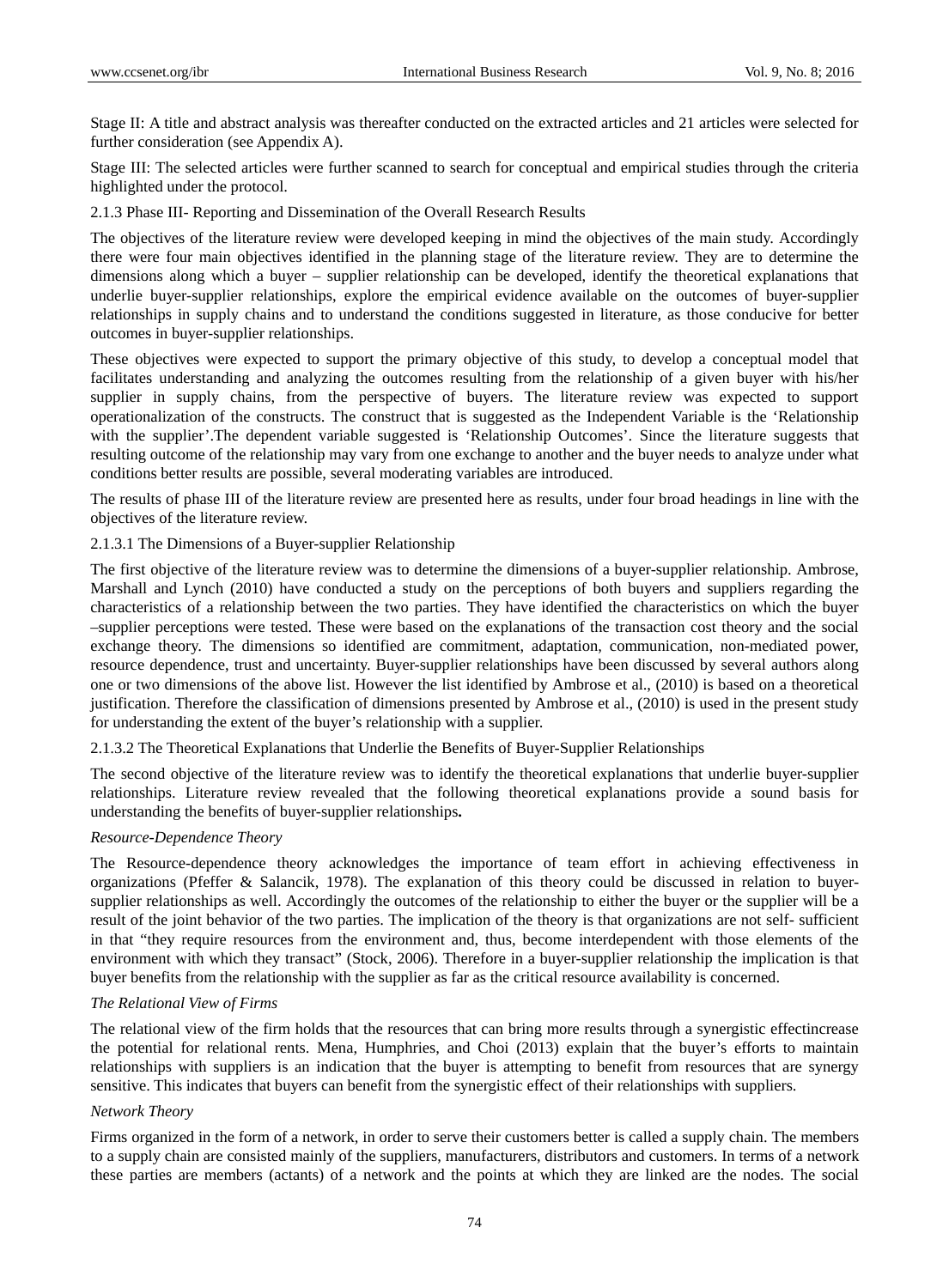network theory admits that these parties can benefit each other by being members of a network. Therefore theoretically buyers are benefited from their relationships with suppliers in a supply chain.

#### *Transaction Cost Theory*

Transaction Cost Theory explains that by integrating with the supplier the buyer can reduce the transaction cost associated with the 'buying' decision. It suggests that integrated long term relationships reduce transaction costs byenabling the use of inter- organizational processes beneficial to both parties. At the same time when strong relationships are maintained with a few suppliers the reduced search costs bring down the transaction cost (Zhao, Huo, Flynn, & Yeung, 2008).

#### *The Resource Based View*

Dyer and Singh (1998) explain that resources which are critical for a firm may not be available within the firm itself. Rather they may be found through relationships that are formed beyond the boundaries of the firm. Through relationships with other organizations a firm can exchange resources, capabilities and knowledge that would not be achieved in isolation (Espallardo, Orejuela, & Pe´rez, 2010). This explanation of Dyer and Singh (1998) too justifies the fact that buyer-supplier relationships can bring benefits to both parties.

#### 2.1.3.3 Empirical Evidence for the Outcomes in Support of Buyer-supplier Relationships in Supply Chains

Exploring the empirical evidence available on the outcomes of buyer-supplier relationships in supply chains was the third objective of the literature review. An interesting overall finding is that the outcomes of these relationships have been mainly identified in relation to the relational capital developed within the relationship. It could be identified from literature that as a result of trust, firms are able to gain mutual benefits in inter-firm exchanges. These outcomes could be categorized under five headings. They are information sharing, implementation of sustainability initiatives, sharing supplier capabilities, accumulation of social capital and joint decision making.

#### *Information Sharing*

In a buyer-supplier relationship an inter-organizational exchange takes place. When such an exchange repeatedly occurs the social relationships too improve (Mohr & Spekman, 1994). The result of repeated exchanges and the improved social relationships is the building up of trust. When there is mutual trust between the buyer and the supplier they will exchange sensitive information that will not be exchanged otherwise. Improved trust leads to enhanced communication between the two parties. Communication enables sharing of information between them. Information so shared may create knowledge. Grant (1996) explains that the capacity to create knowledge through learning is a key productive resource for the buyer in terms of contribution to value addition, strategic significance, and competitive advantage. Therefore one of the positive outcomes of relationships formed with the supplier, towards performance of the buyer could be identified with regard to the information shared between two parties which contribute towards knowledge enhancement. Cheng, Yeh and Tu, (2008) too explain that organizations within a supply chain share knowledge as a mechanism of enhanced competitive advantage. Dyer and Singh (1998) explain that value creation requires knowledge which may not be available within a single organization. Learning from other organizations in the supply chain can enable an organization to gain such knowledge (Espallardo et al., 2010). When the investments in specific assets is high the amount of joint efforts is also high (Claro, Claro & Hagelar, 2006). When investments in specific assets is high, then the firm is able gain important insider information. Klein and Rai (2009) discuss about the operational and strategic information exchanged by the partners to a transaction and the manner in which such information help each other. Accordingly operational information includes the information relating to the use of resources in the production process and will help efficient use of resources. Strategic information on the other hand provides an opportunity to coordinate the relationships in such a manner that will bring about operational improvements.

In addition to the information that helps in terms of value addition, product improvement etc. the matters learnt through supply chain relationships improve the social relationships among the parties. This also can have a positive impact on buyer performance since understanding each other encourages to share common practices (Dyer & Singh, 1998). When information is shared at a higher level, the organizations that are members of the network develop a similar understanding with that of the buyer. This acts as a shield since other members are less likely to deviate from the buyer's line of thoughts in decision making. If buyer and supplier share values and goals, the buyer's flexibility performance will also increase (Krause, Handfield & Tyer, 2007). This happens as a result of the positive relationship between trust and joint effort that takes place as a result of the information shared from the network.

Grover and Saeed (2007) too explain that information among parties to a network can be easily shared through integrated operating systems. Integration of operating systems is implemented in sourcing items that are complex since it requires sharing significant information with the supplier. Such information is important at the stage of order specification and order management. Prior (2012) discusses how information shared with a partner could improve the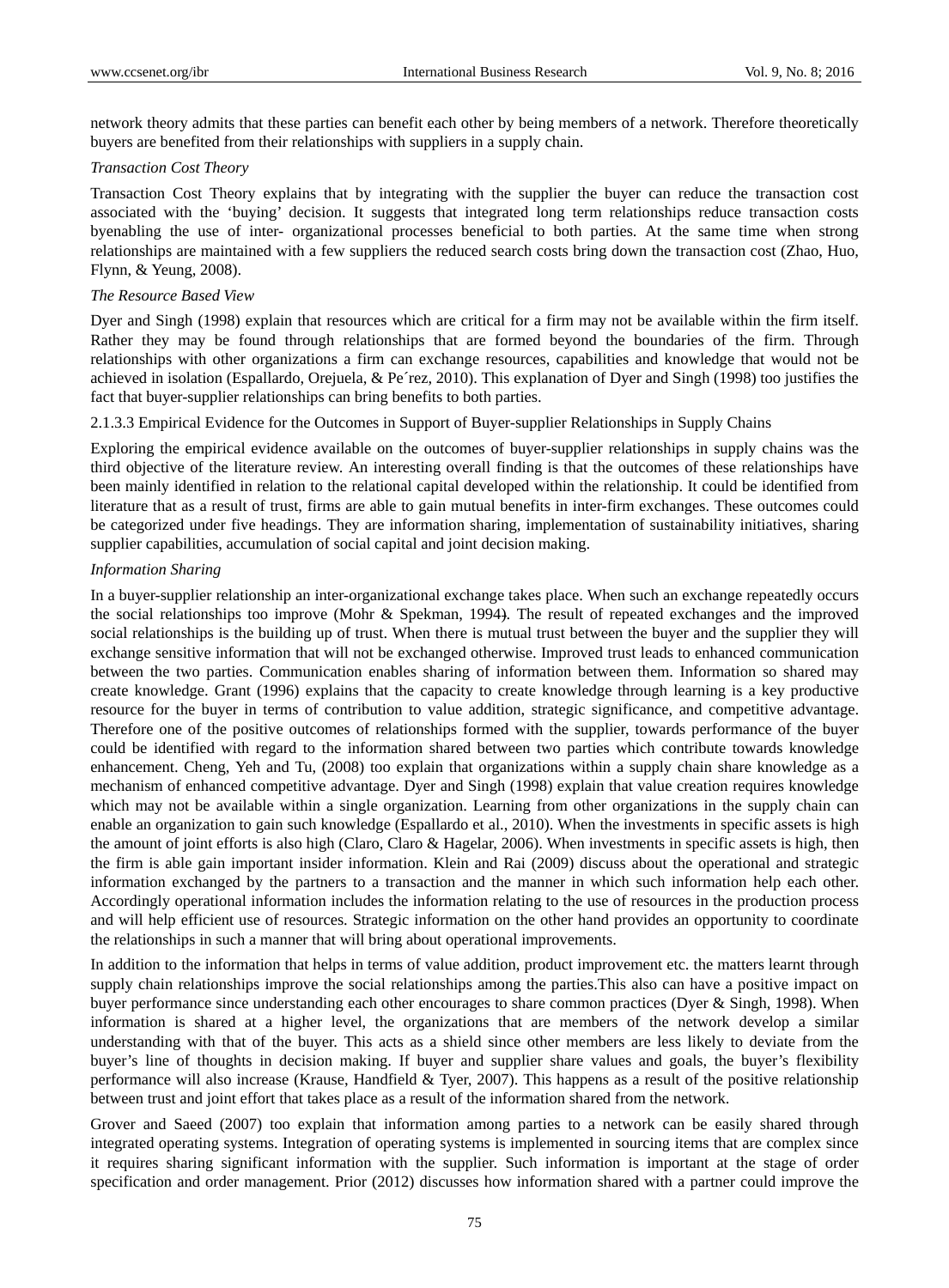usage of assets. His argument is that the partner's knowledge of asset usage may not be available to the organization concerned. But by developing a relationship with a knowledgeable partner such knowledge could be shared easily. This explanation justifies the claims of the Resource Based View highlighting the importance of relationships as a resource (Lawson, Beverly, Paul& Cousins, 2008). All these authors provide empirical evidence that the buyer and supplier can benefit from information sharing through the relationships with each other. Therefore buyers must invest in actions that increase communication to exchange important information that may affect each other, because the sharing of information is positively related to cost performance, quality performance, flexibility performance and innovativeness performance. At the same time they have found that unless proper governance mechanisms are present there is a risk involved in sharing information since collaborators can become competitors (Espallardo et.al., 2010).Mohr and Sengupta (2002) describe that although a firm should engage in continuous sharing of information with partners they need to be careful as to what information is shared and what is not, since they can be a threat to the firm itself.

## *Enabling implementation of sustainability initiatives*

Mena et al., (2013) explain the benefits of buyer-supplier relationships in relation to sustainable performance of the buyer. They identify sustainability as meeting the social and environmental requirements of an organization while meeting the expected economic standards (Elkington, 1998). Production has a significant impact on the environmental performance of an organization. The raw materials which are sourced from suppliers play a key role in the production process. Firms that develop relationships with their suppliers in order to ensure green purchasing can end up with favourable sustainable performance. However the buying firm needs to work in close collaboration with their suppliers. Assessment may be the first step to identify what actions are needed; however, firms need to engage in collaborative practices with their suppliers to improve sustainability (Gimenez & Tachizawa, 2012).

## *Sharing Supplier Capabilities*

Buyer- supplier relationships are important for the improvement of supply chain performance (Carr, Kynak, Hartly & Ross, 2008). Since the suppliers' capabilities and performance can enhance supply chain performance buyers focus on developing the suppliers with whom they interact. Primo and Amindson (2002) found that capabilities of supplier contribute to joint efforts of buyer and supplier towards product development. They have even identified that when the suppliers' quality systems are strong they engage more in product development. Klein and Rai (2009) say that key resources can be made available through long term partnerships with members along the chain. The capabilities of both parties can improve production planning, control of resources and flexibility (Brynjolfsson & Hitt 2005). This explanation is consistent with that of Lee, Kwan and Severance (2007) where they say that the linkages with suppliers can be helpful in the design, handling the inventory etc. which are important for buyer performance. Taylor and Plambeck (2007) explain an instance where the buyer benefits from supplier capabilities. According to him when a firm develops an innovative product and there is a necessity to begin production immediately, the relationship with the supplier is important. A supplier with whom the buyer has developed a long term relationship will not leave the buyer helpless in such a situation. He will utilize his capacity to help the buyer to proceed with the designed product.

Sharing supplier capabilities are also discussed in relation to the asset specific investments (Dyer & Singh, 1998). In IT customization the buyer and the supplier develop systems that share information that specifically suit their relationship. Delbufalo (2012) explains that when the trust between parties develop they are prone to share resources and responsibilities.

## *Accumulation of Social Capital*

Social capital encompasses the resources that are built up as a result of the relationships within the network. (Nahapiet & Ghoshal, 1998). Accordingly the social capital theory holds that the relationships in a network can build up a pool of capital through social affairs that will establish respect for each other. The contacts that further develop from the existing relationships also add to the resources. The improved performance resulting from relationships and the goodwill earned through such performance is also considered as the social capital developed through relationships (Krause et al, 2007). This accumulation of social capital is said to arise from structural capital: organization with which the relationship is established and how such relationship is established, and also the relational capital: that is the relationships developed with each other through a history of interactions.

# *Benefits of joint decision making*

Decision making related to buyer- supplier relationships are identified in two broad areas (Frazier, Jaworski, Kohli, & Weitz, 1994). Decision making which involves looking for better approaches for doing business is strategic decision making. The innovativeness and creativity of the two parties play a key role in relation to strategic decision making. If they are not in a partnership the important insights of the other party would not have been available. Kale, Singh and Perlmutter, (2000) explain that collaborative supply chains are positively related to flexibility performance. Therefore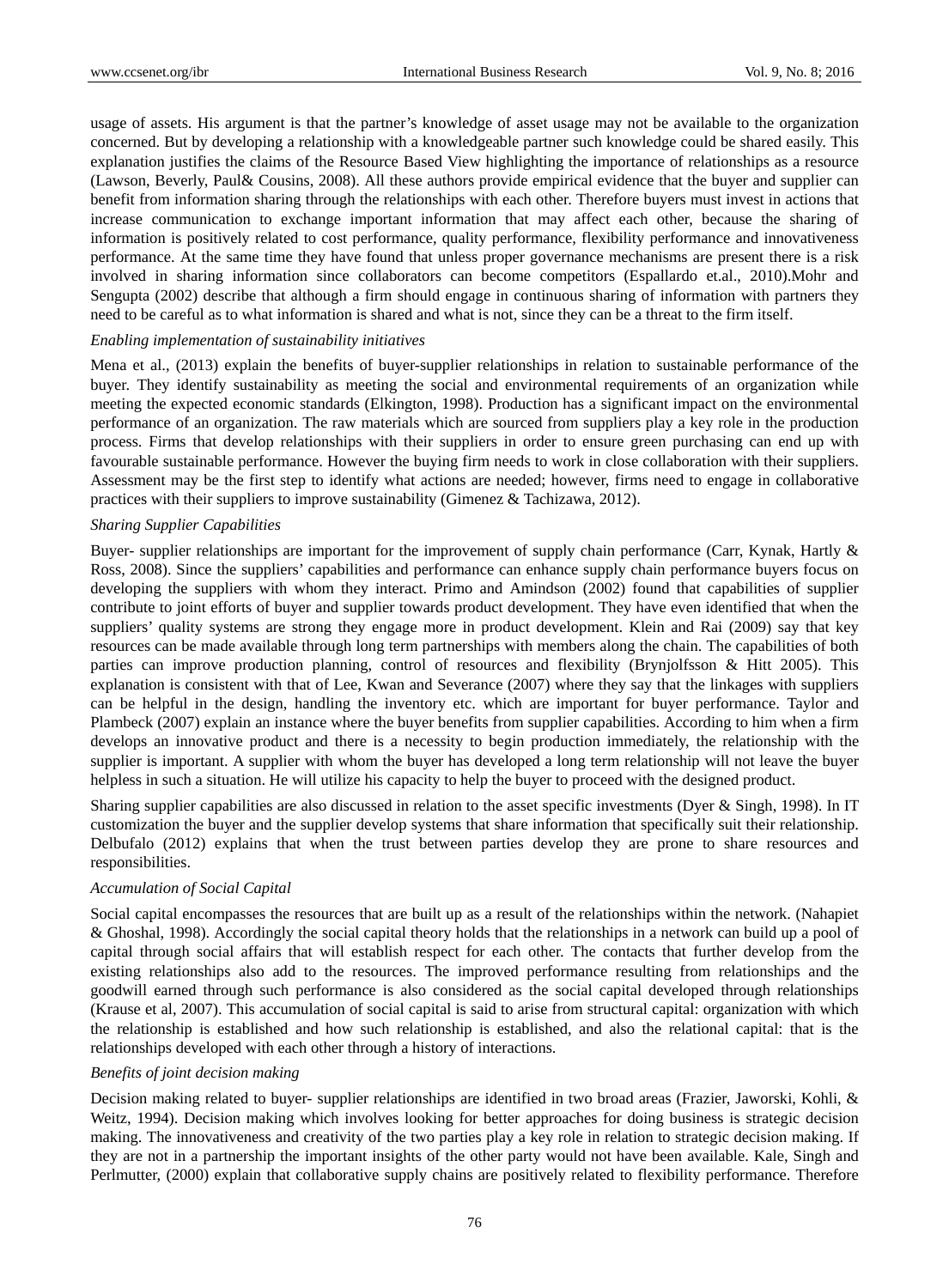joint decision making between buyer and supplier can be expected to create flexibility in unpredictable environments.

2.1.3.4 Factors Influencing the Outcomes of Buyer- supplier Relationships

After all, the benefits of the relationship will depend on how well it is managed. The fourth objective of the literature review was to understand what conditions are suggested in literature as those conducive for positive outcomes in buyer-supplier relationships. The review of literature showed that management inertia can lead to conflicts in collaborative relationships in supply chains (Simatupang & Sridharan, 2002) leading to unnecessary costs. This is applicable to buyer-supplier relationships in supply chains too, as the supply chain is a collaborative effort aimed at delivering value to end customers. Authors explain that such negative outcomes result when some members act in their own interest. Managerial inertia so identified are inappropriate measures of performance, outdated policies, asymmetric information and incentive misalignment. Grover and Saeed (2007) suggest that bilateral governance is required to mitigate such negative outcomes. Governance structures describe how control and coordination is conducted across entities in order to facilitate management. As suggested by the Transaction Cost Theory buyer will not always accrue the benefits if the supplier acts opportunistically. Research in transaction cost tradition shows that various forms of opportunistic behavior are common in inter-firm relationships especially during renegotiation of original agreements (Wathne & Heide, 2000). Mohr and Sengupta (2002) too state that governance strategies can reduce the risks of opportunism. According to Mahapartra, Narasimhan, and Barbieri (2010) buyer- supplier relationships are better managed with inter organizational governance structures.

In Integrated Operating Systems buyer and the supplier can establish an environment for open information sharing with mutual commitment and trust. Trusting and believing the other partner is a form of governance. Therefore when there is proper governance in terms of trust partners increase sharing information with their respective partner, which supports Dyer and Singh's (1998) proposition.Dyer and Singh (1998) explain that cooperative initiatives can result from proper governance. Klein and Rai (2009) have observed that when the buyers and suppliers perceive other party to be acting in good faith they tend to share more information. At the same time as a result of governance, parties are encouraged to continue relationships. Both parties to the relationship want to continue their relationship while showing no interest in unilateral gains. Morgan and Hunt (1994) say that when the parties have a clear understanding of what is appropriate behavior in a relationship it provides a tendency to have a continuing relationship. It also prevents one party acting opportunistically (Tangpong  $\&$  Ro, 2009). When a relationship goes on for a long period of time it provides a fixed way of doing business.

Coordination mechanisms seek to align available information and incentives in such a way that decentralized decision makers act in the best interest of the system (van Veen-Dirks & Verdaasdonk, 2006). Information sharing is an essential tool in management control. By establishing coordination mechanisms that enables information sharing, proper management control can be ensured. Coordination of relationships has to be done in such a manner that the interests of both parties are satisfied. This exercise is a challenge for improving supply chain competitiveness (Bordonaba-Juste & Cambra-Fierro, 2009).Lambert and Schwieterman (2012) have identified it is important for the buyer to make any relationship specific decisions in the interest of both the firm and the supplier. Otherwise it is unlikely that the supplier is fully committed to the interests of both parties. The understanding of Poppo and Zinger (2002) is that the expected results of a relationship between two parties may also vary with the asset specificity, measurement difficulty and uncertainty involved in the transactions. According to them these characteristics make contracts more hazardous and complex. They may also involve additional costs of contracting. It could clearly be seen through the explanation of Tangpong and Ro (2009) that the influence of the relational characteristics of the contract can vary under different contexts. According to them, one such characteristic in the environment that determines the influence of the relational characteristics is the volatility of the environment of the supplier organization. The argument is that when a supplier operates in a volatile environment he looks for novel ways of dealing with the volatility. The buyer will be encouraged to adopt more collaborative initiatives for improvements. Therefore in a volatile environment mutual trust can enhance joint creativity and innovativeness in decision making. Partners who trust each other will involve in taking risks under volatility. This would not have happened otherwise. Due to the mutual trust that develops between the two parties they develop a desire to benefit each other in a risk environment by looking for initiatives to avoid any negative outcomes. In such a situation one party will gain while the other does not achieve the expected gains.

Frazier et al., (1994) explain that this scenario is not common when a buyer and supplier develop a mutual interest and commitment to continue with a relationship. The parties understand that if one party becomes aggressive in a negotiation that will not be healthy for the continuity of the relationship. Consequently, each is likely to deal with the other in a mutually acceptable manner, leading to fewer discussions about the appropriate process that should be engaged in, who should be involved, and so on.

In order to manage their relationships with these suppliers satisfactorily, the company has to manage their long-term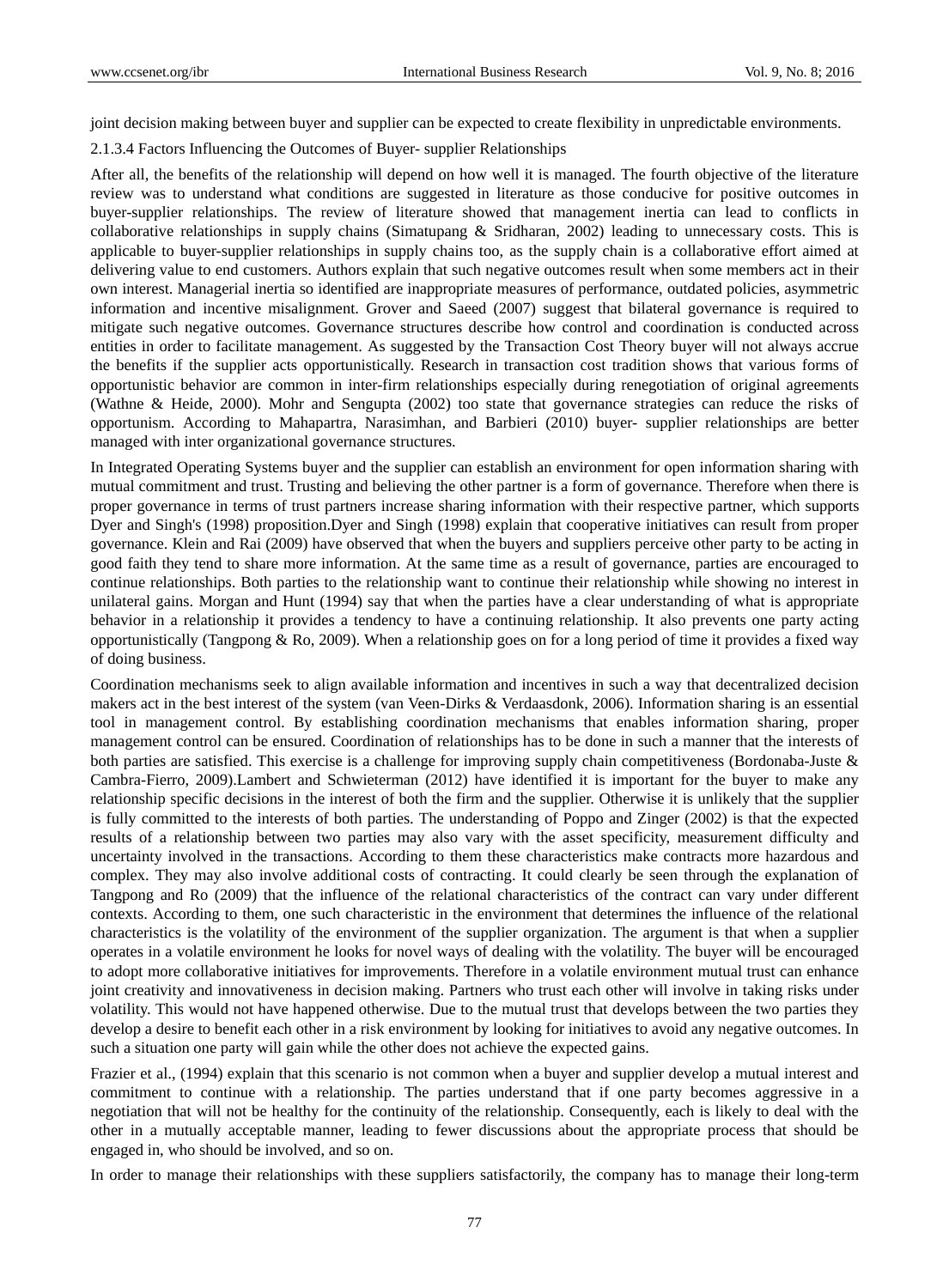relationships on the basis of trust and mutual commitment so that the relationship becomes satisfactory and profitable for all parties Also, integration of suppliers beyond the first tier of the supply chain may increase performance of the firm.

Once trust is established, firms learn that coordinated, joint efforts will lead to outcomes that exceed what the firm would achieve if it acted focusing solely on its own best interest .Buyers that trust the counterpart is likely to be engaged in collaborative joint efforts. This suggests that the buyer that trusts its supplier will exchange relevant, comprehensive, accurate and timely information, and thereby contribute to problem-solving and planning effort Thus, the trust will form the relational basis for the development and maintenance of joint efforts.

Transaction specific investments (TSI) pose a contractual hazard for any buyer. The buyer's counterpart can exploit such assets because they are non-redeployable or at least have a reduced value in an alternative exchange relationship. A mechanism to protect against the hazards of TSI is by engaging in collaborative joint efforts. This protection is ensured by some form of control within the joint actions. Moreover, joint action creates enough ground for bilateral governance in the buyer-supplier relationship, which helps to reduce opportunistic tendencies that might erode the value of specific assets (Claro, et al., 2006). However, the issue of selecting information and data sharing techniques and technologies also needs to be tackled, in particular in relation with the elements of the second pillar (Matopaulos, et al., 2007). Buyers depend more on suppliers when products are critical. When the product is critical, suppliers prefer low power asymmetry tactics. Literature confirmed that buying firm had less strategic choices when product was critical. Thus by showing more dependence on suppliers, buying firm hoped suppliers would reciprocate. The option to bargain for better lead-time, more process customization and cost reduction was significantly compromised when the product was critical. Buyers had to consider more points on the basis of the criticality. If the criticality rose from matching product with multiple host products, the buyer may not want to insist on process customization from the supplier, as it would inadvertently affect other product lines (Chuah, Wong, Ramayah, & Jantan, 2010). Kannan and Tan (2006) explain that from the buyer's perspective, in addition to engaging with suppliers, a successful relationship is predicated on the selection of suppliers that are also motivated to achieve positive relationship outcomes. While price, quality, delivery reliability and service are the most important criteria used to screen potential suppliers, the specific criteria used and their relative importance depends on the type and circumstances of the purchase. This is well explained in the structural dimension of social capital. The structural dimension refers to how and with whom a particular actor relates (Nahapiet & Ghoshal, 1998).

#### **3. Discussion**

Theoretically there are many explanations that justify the benefits buyers could accrue from their relationships with the suppliers. The resource dependency theory, the relational view, the network theory, the resource based view and the transaction cost economics provide such theoretical explanation for positive outcomes in buyer- supplier relationships. All these theories share the same understanding whereby they argue that when two organizations work together, they can mutually benefit each other. Although transaction cost economics discusses of opportunism that can take place when two separate organizations work together they explain that when a relationship runs for a long period it can reduce the cost of transactions.

As far as the empirical evidence for positive outcomes of buyer supplier relationships is concerned, many authors have identified trust as the cause for such results.The information that is shared between the two parties in a relationship is said to have not happened unless they have built trust among them. As a result of trust they tend to share both strategic information as well as operational information. The information so shared can improve the knowledge of the buying firm. That knowledge can be used to improve value addition, operational efficiency as well as social relationships which lead to the formation of social capital. But the supplier with whom the buyer develops the relationship may be dealing with many other organizations. In such situations the sharing of information may notalways benefit the buyer. Therefore although literature has identified information sharing to be beneficial for the buyer, it should be analyzed under what conditions it is beneficial. At the same time there could be negative outcomes resulting from opportunism and management inertia in inter firm relationships.In order to avoid that the buyer could always encourage open information sharing and develop belief in the other party.Similarly governance of the exchange can be encouraged.

Since raw material used in the manufacturing process performs a significant role in ensuring environmental sustainability, the relationships established with the supplier is said to be beneficial for the buyer in maintaining sustainability. However unless the buyer monitors and ensures that the supplier is in line with his requirements, this cannot be considered an advantage for the buyer.

Another benefit of buyer supplier relationships that has been identified in literature is the opportunity of sharing the capabilities of the supplier. The involvement of the supplier from the product design stage itself can benefit the buyer since the supplier is responsible for the raw material used in the production. These benefits are both those that could be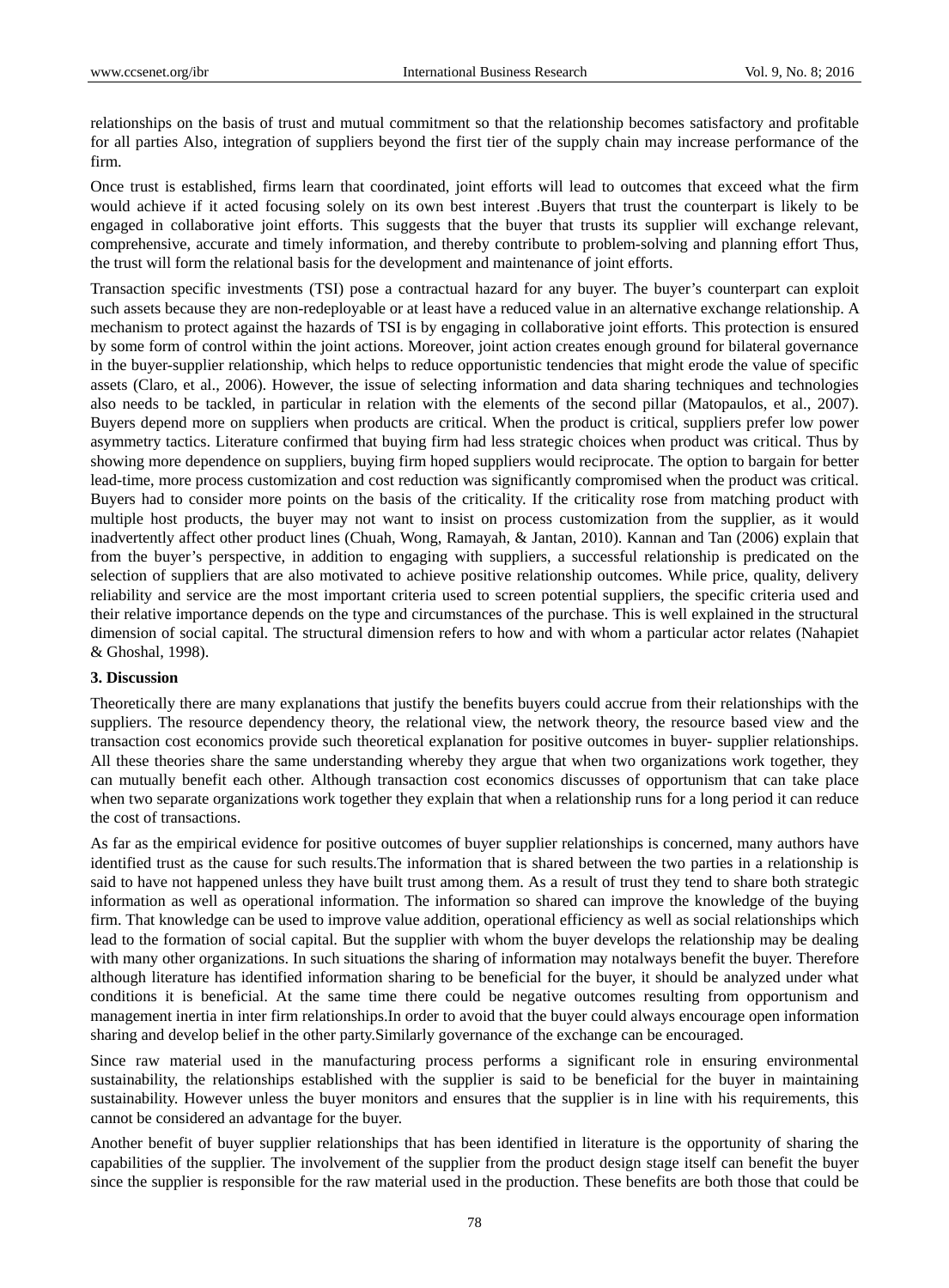visually observed as well as the intangible benefits such as production planning, arising from the capabilities of the supplier.

When the buyer is having close relationships with the supplier, in decision making they can consider the interests of both parties. This can lead to better results. It is essential that the continuity of the relationship is encouraged so that each party acts in the interest of the other. Otherwise there is a risk that parties will not always act in the interest of the other. Literature has also identified that after dealing with a supplier for a considerable period of time the parties can develop their own way of negotiation. The greater the environmental volatility, the strongerthe relationship that can be made where both the parties will engage in the strategic decision-making process with mutual trust and creativity.

The results of the literature review also highlight that the buyers have to realize that the relationship with each supplier should be treated as unique. The hazards associated with a relationship can vary with the uncertainty, asset specificity and measurement difficulty. Therefore the nature of the relationship that the buyer develops with each supplier needs to be transaction specific.

These data collected from the literature review provides a sound basis for developing the conceptual framework. It provides a justification for the positive outcomes that can result from a buyer's relationship with his supplier and also explains the variables that can moderate the results. A conceptual framework developed based on these relationships and constructs can therefore be used to understand and analyze the outcomes of a buyer's relationship with his supplier. The relationship that a buyer maintains with the supplier can be operationalized along commitment, adaptation, communication, non-mediated power, resource dependence, trust and uncertainty (Ambrose et.al., 2010). The relationship outcomes can be operationalized as information sharing, implementation of sustainability initiatives, sharing supplier capabilities, accumulation of social capital, joint decision making and reduced transaction costs. The variables that moderate the results that are suggested in literature can broadly be identified as bilateral governance, environmental volatility, relationship continuity and relationship hazards. The overall conceptual model can therefore be compiled as shown in Figure 1.





#### **4. A Proposed Methodology for Testing the Framework Empirically**

The above model constructed based on a literature review can be used in empirical research that aim at studying the outcomes of buyer–supplier relationships. A quantitative methodology can be adopted by a researcher who makes use of the model. A questionnaire can be developed along the different dimensions of the variables and an interval scale can be used to measure the responses.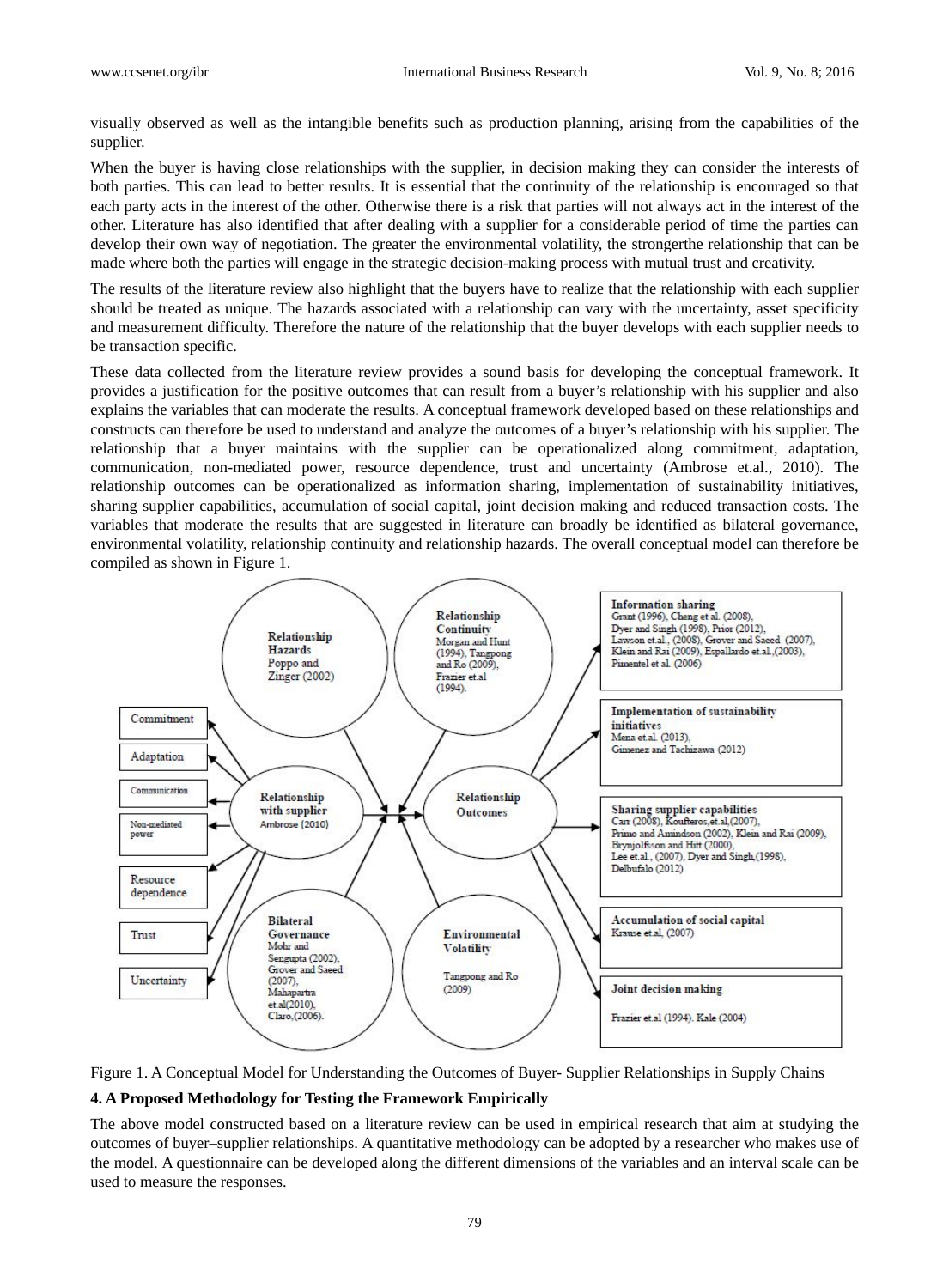#### **5. Conclusion**

Buyers establish relationships with their suppliers in order to gain the benefits of collaboration in supply chain activities. The relationships can be developed along commitment, adaptation, communication, non mediated power, resource dependence, trust and uncertainty. These relationships bring benefits to both the buyers and suppliers. The benefits of such a relationship to the buyer are information sharing, benefits of joint decision making, accumulation of social capital, sharing resources and capabilities. However unless the relationship is not managed properly the results can be in the opposite direction. Therefore it is important that the buyer develops a relationship with the supplier in such a manner that the expected benefits are gained. Establishing mutual trust and making the supplier believe in what the buyer suggests is one such mechanism. Encouraging continuity of the relationship too enables to eradicate the negative outcomes. Treating each relationship to be unique and establishing a transaction specific relationships could be identified important. However the literature does not provide a framework for those who need to analyze the outcomes of buyer-supplier relationships. This paper addressed the gap through the development of a model that facilitates the understanding and analysis of the relationships a buyer has with its suppliers.

#### **References**

- Ambrose, E., Marshall D., & Lynch, D. (2010). Buyer supplier perspectives on supply chain relationships, *International Journal of Operations & Production Management*, *30*(12), 1269–1290. http://dx.doi.org/10.1108/01443571011094262
- Bordonaba-Juste, V., & Cambra-Fierro, J. J. (2009). Managing supply chain in the context of SMEs: a collaborative and customized partnership with the suppliers as the key for success, *Supply Chain Management: An International Journa*l, *14*(5), 393–402.
- Brynjolfsson, E., & Hitt, L. M. (2005). Transforming Enterprise; The Economic and Social Implications of IT, ed, Dutton, W. H., Kahin, B., O' Callaghan, R., Wyckoff, A. W., MIT Press London, Masachusetts Institute of Technology, 27–48.
- Carr, A. S., Kaynak. H., Hartley, J. L., & Ross, A. (2008). Supplier dependence: impact on supplier's participation and performance, *International Journal of Operations & Production Management*, *28*(9), 899-916.
- Cheng, J. H., Yeh, C. H., & Tu, C. W. (2008). Trust and knowledge sharing in green supply chains, Supply Chain Management: *An International Journal, 11*(4), 283–295.
- Chuah, P., Wong, W. P., Ramayah, T., & Jantan, M. (2010). Organizational context, supplier management practices and supplier performance A case study of a multinational company in Malaysia, *Journal of Enterprise Information Management, 23*(6), 724–758. http://dx.doi.org/10.1108/17410391011088619
- Claro, D. P., De Oliveira, P. B., & Hagelaar, G. F. (2006). Coordinating collaborative joint efforts with suppliers: the effects of trust, transaction specific investment and information network in the Dutch flower industry, *Supply Chain Management: An International Journal*, *11*(3), 216–224.
- Cox, A., Watson, G., Lonsdale, C., & Sanderson, J. (2004). Managing appropriately in power regimes: relationship and performance management in 12 supply chain cases, *Supply Chain Management: An International Journal*, *9*(5), 357–371.
- Delbufalo, E. (2012). Outcomes of inter-organizational trust in supply chain relationships: a systematic literature review and a meta-analysis of the empirical evidence, *Supply Chain Management: An International Journal*, *17*(4), 377–402.
- Dyer, J. H., & Singh, H. (1998). The relational view: cooperative strategy and sources of inter-organizational competitive advantage, *Academy of Management Review, 23*(4), 660–679.
- Elkington, J. (1998). Cannibals with Forks: The Triple Bottom Line of the 21st Century, New Society Publishers, Stoney Creek, CT.
- Espallardo, M. H., Orejuela, A. R., & Pe´rez, M. S. (2010). Inter-organizational Governance, Learning and Performance in Supply Chains, *Supply Chain Management: An International Journal*, *15*(2), 101–114.
- Frazier, G. L., Jaworski, B. J., Kohli, A. K., & Weitz, B. A. (1994). Buyer-Supplier Relational Characteristics and Joint Decision Making, *Marketing Letters*, *5*(3), 259–270. http://dx.doi.org/10.1007/BF00993905
- Gimenez, C., & Tachizawa, E. M. (2012). Extending sustainability to suppliers: a systematic literature review, *Supply Chain Management: An International Journal, 17*(5), 531 – 543.
- Granovetter, M. (1992). Economic Institutions as Social Constructions: A Framework for Analysis, *ActaSociologica*, *35*, 3–11. http://dx.doi.org/10.1177/000169939203500101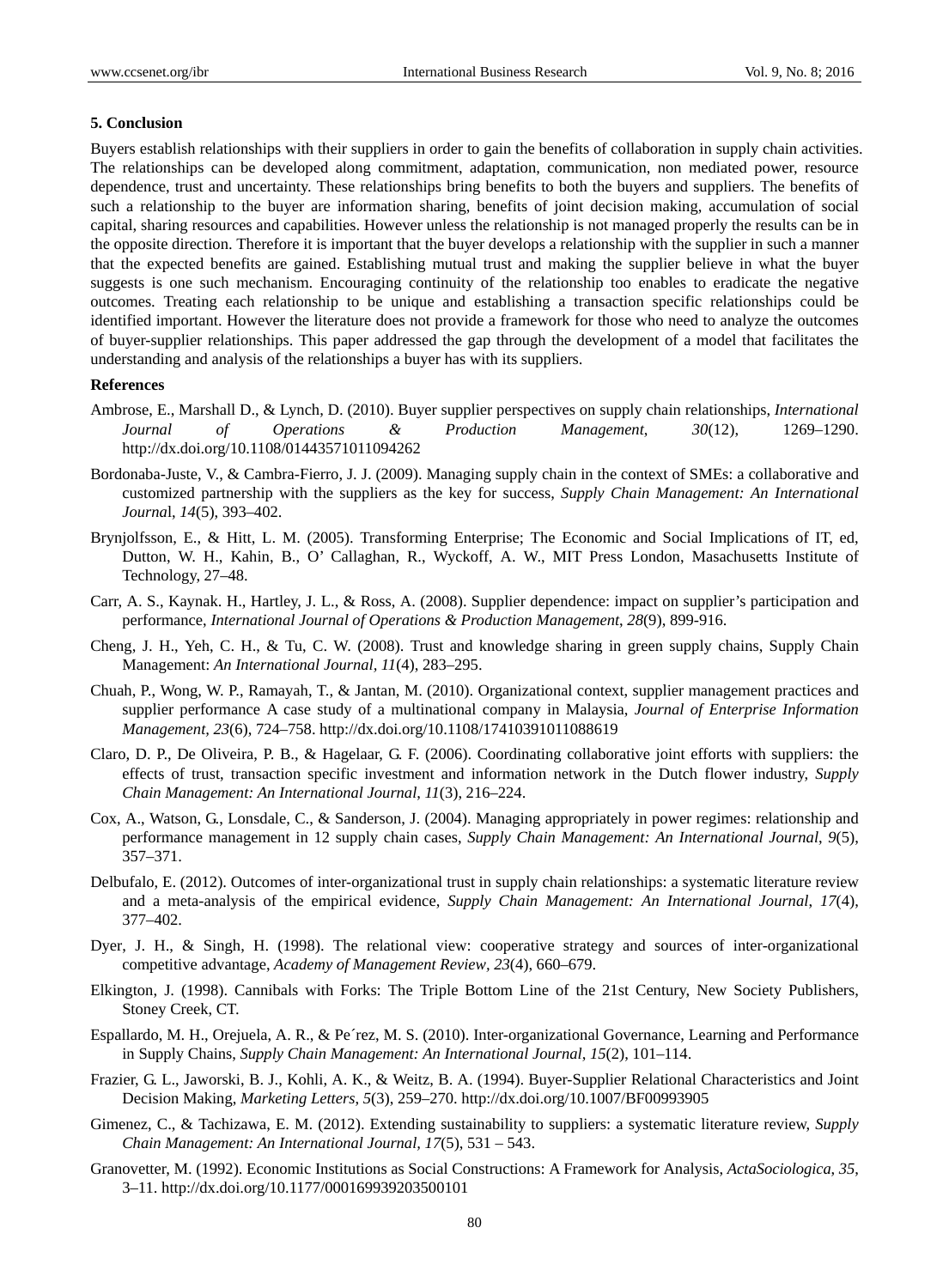- Grant, R. M. (1996). Toward a knowledge-based theory of the firm, *Strategic Management Journal*, *17*, 232–249. http://dx.doi.org/10.1002/smj.4250171110
- Grover, V., & Saeed, K. A. (2007). The Impact of Product, Market, and Relationship Characteristics on InterorganizationalSystem Integration in Manufacturer-Supplier Dyads, *Journal of Management Information Systems*, *23*(4), 185–216. http://dx.doi.org/10.2753/MIS0742-1222230409
- Harland, C. M. (1996). Supply Chain Management: Relationships, Chains and Networks, *British Journal of Management* , *7*, Special Issue, 63–80. http://dx.doi.org/10.1111/j.1467-8551.1996.tb00148.x
- Irani, M. M. K. Z. (2014). Analysing Supply Cain Integration Through a Systematic Literature Review: A normative Perspective, *Supply Chain Management: An International Journal*, *19*(5/6), 523–557.
- Jain, K., & Srivastava, N. V. (2006). Benefit sharing inn inter organizational Coordination, Supply Chain Management: *An International Journal, 11*(5), 400–406.
- Kale. P., Singh. H., & Perlmutter, H. (2000). Learning and Protection of Proprietary Assets in Strategic Alliances: Building Relational Capital, *Strategic Management Journal, 21*, 217–237. http://dx.doi.org/10.1002/(SICI)1097-0266(200003)21:3<217::AID-SMJ95>3.0.CO;2-Y
- Kannan, V. R., & Tan, K. C. (2006). Buyer Supplier Relationships, *International Journal of Physical Distribution and Logistics Management*, *36*(100), 755–775. http://dx.doi.org/10.1108/09600030610714580
- Klein, R., & Rai, A. (2009). Interfirm Strategic Information Flows in Logistics Supply Chain Relationships, *MIS Quarterly*, *33*(4), 735–762.
- Krause, D., Handfield, R., & Tyler, B. (2007). The relationships between supplier development, commitment, social capital accumulation and performance improvement. *Journal of Operations Management*, *25*, 528–545. http://dx.doi.org/10.1016/j.jom.2006.05.007
- Lambert, D. M., & Schwieterman, M. A. (2012a). Supplier relationship management as a macro business process, *Supply Chain Management: An International Journal*, *17*(3), 337–352.
- Lawson, B., Beverly, B. T., & Paul, D. C. (2008). Antecedents and Consequences of social capital on buyer performance improvement, *Journal of Operations Management*, *26*, 446–460. http://dx.doi.org/10.1016/j.jom.2007.10.001
- Lee, C. W., Kwon, I. G., & Severance, D. (2007). Relationship between supply chain performance and degree of linkage among supplier, internal integration, and customer, *Supply Chain Management: An International Journa*l, *12*(6), 444–452.
- Mahapatra, S. K., Narasimhan, R., & Barbieri, P. (2010). Strategic Interdependence, Governance Effectiveness and Supplier Performance: A Dyadic Case Study Investigation and Theory Development, *Journal of Operations Management*, *28*, 537–552. http://dx.doi.org/10.1016/j.jom.2010.04.001
- Matopaulos, A., Vlachopoulou, M., Manthou, V., & Manos, B. (2007). A conceptual framework for supply chain collaboration: empirical evidence from the agri-food industry, *Supply Chain Management: An International Journal, 12*(3), 177–186.
- Mena, C., Humphries, A., & Choi, T. Y. (2013). Toward a Theory of Multi-Tier Supply Chain Management, *Journal of Supply Chain Management*, *49*(2), 58–77. http://dx.doi.org/10.1111/jscm.12003
- Mohr, J., & Sengupta, S. (2002). Managing the paradox of inter-firm learning: the role of governance mechanisms, *Journal of Business & Industrial Marketing*, *17*(4), 282–301. http://dx.doi.org/10.1108/08858620210431688
- Mohr, J., & Spekman, R. (1994). Characteristics of partnership success: partnership attributes, communication behavior, and conflict resolution techniques, *Strategic Management Journal*, *15*(2), 135–152. http://dx.doi.org/10.1002/smj.4250150205
- Morgan, R. M., & Hunt, S. D. (1994). The commitment trust theory of relationship marketing, *Journal of Marketing*, *58*(3), 20–38. http://dx.doi.org/10.2307/1252308
- Nahapiet, J., & Ghoshal, S. (1998). Social Capital, Intellectual Capital, and the Organizational Advantage , *The Academy of Management Review*, *23*(2), 242–266.
- Pfeffer, J., & Salancik, G. R. (1978). The External Control of Organizations: A Resource Dependence Perspective, Harper & Row Publishers, New York.
- Poppo, L., & Zenger, T. (2002). Do Formal Contracts and Relational Governance Function as Substitutes or Complements? , *Strategic Management Journal*, *23*, 707–725. http://dx.doi.org/10.1002/smj.249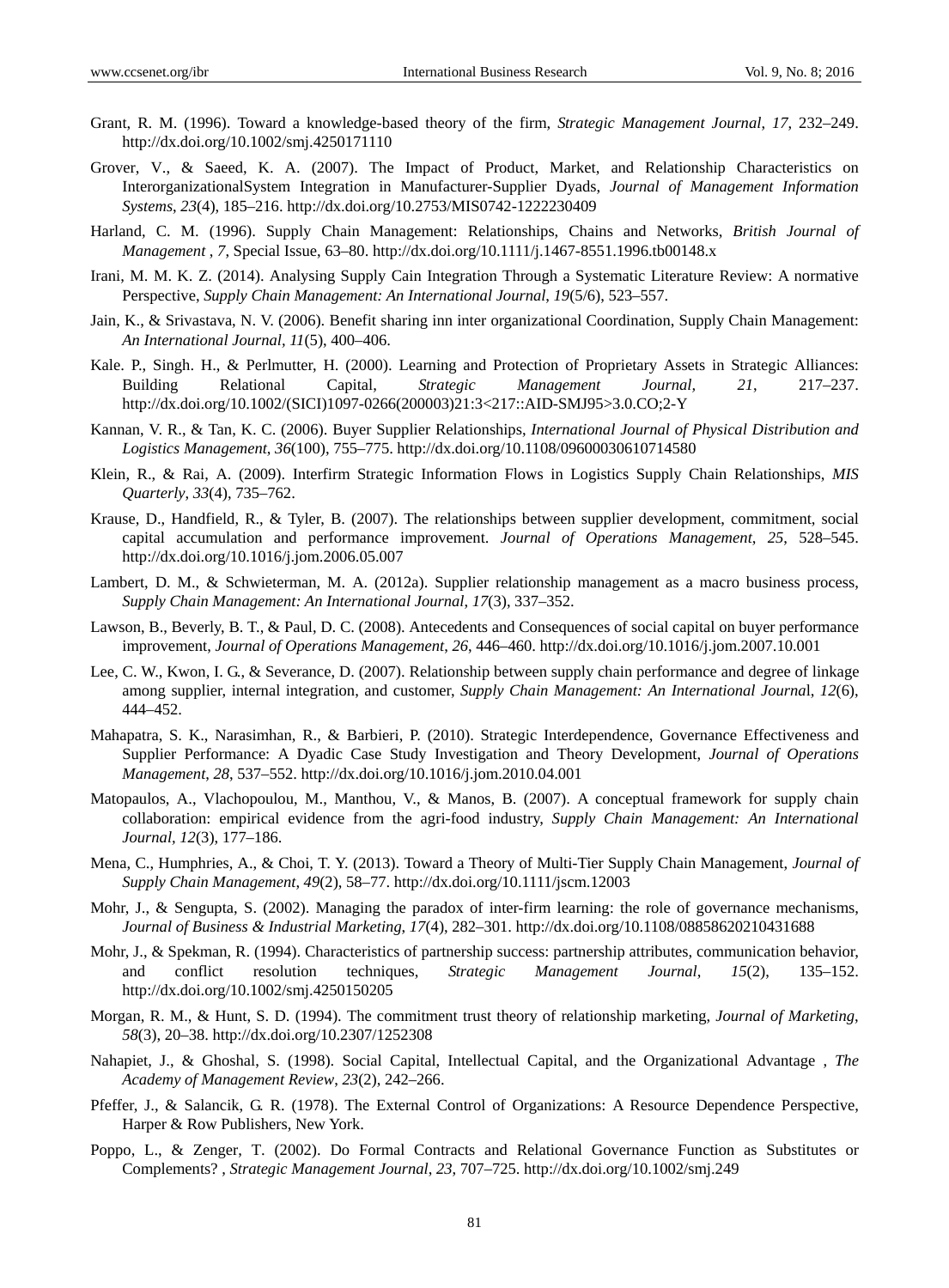- Primo, M., & Amundson, S. (2002). An exploratory study of the effects of supplier relationships on new product development outcomes, *Journal of Operations Management*, *20*, 33–52. http://dx.doi.org/10.1016/S0272-6963(01)00080-8
- Prior, D. D. (2012). The Effects of Buyer Supplier Relationships on Buyer Competitiveness, *Journal of Business and Industrial Marketing*, *27*(2), 100–114. http://dx.doi.org/10.1108/08858621211196976
- Simatupang, T. M., & Sridharan, R. (2002). The Collaborative Supply Chain, *The International Journal of Logistics Management*, *13*(1), 15–30. http://dx.doi.org/10.1108/09574090210806333
- Stock, R. M. (2006). Interorganizational Teams as Boundary Spanners Between Supplier and Customer Companies**,**  *Journal of the Academy of Marketing Science, 34*, 588–599. http://dx.doi.org/10.1177/0092070306288765
- Tangpong, C., & Ro,Y. K. (2009). The Role of Agent Negotiation Behaviors in Buyer-Supplier Relationships,*Journal of Managerial Issues*, *21*(1), 58–79. [Online]. Available at http://www.jstor.org
- Taylor, T. A., & Plambeck, E. L. (2007). Supply Chain Relationships and Contracts: The Impact of Repeated Interaction on Capacity Investment and Procurement, *Management Science*, *53*(10), 1577–1593. http://dx.doi.org/10.1287/mnsc.1070.0708
- Tranfield, D., Denyer, D., & Smart, P. (2003). Towards a methodology for developing evidence-informed management knowledge by means of systematic review, *British Journal of Management*, *14*(3), 207–222. http://dx.doi.org/10.1111/1467-8551.00375
- Van, Veen-Dirks, P. M. G., & Verdaasdonk, P. J. A. (2009). The dynamic relation between management control and governance structure in a supply chain context, *Supply Chain Management: An International Journal*, *14*(6), 466–478.
- Wathne, K. H., & Heide, J. B. (2004). Relationship Governance in a Supply Chain Network, *The Journal of Marketing*, *68*(1), 73–89. http://dx.doi.org/10.1509/jmkg.68.1.73.24037
- Zhao, X., Huo, B., Flynn, B. B., & Yeung, J. H. Y. (2008). The impact of power and relationship commitment on the integration between manufacturers and customers in a supply chain, *Journal of Operations Management*, *26*, 368–388. http://dx.doi.org/10.1016/j.jom.2007.08.002